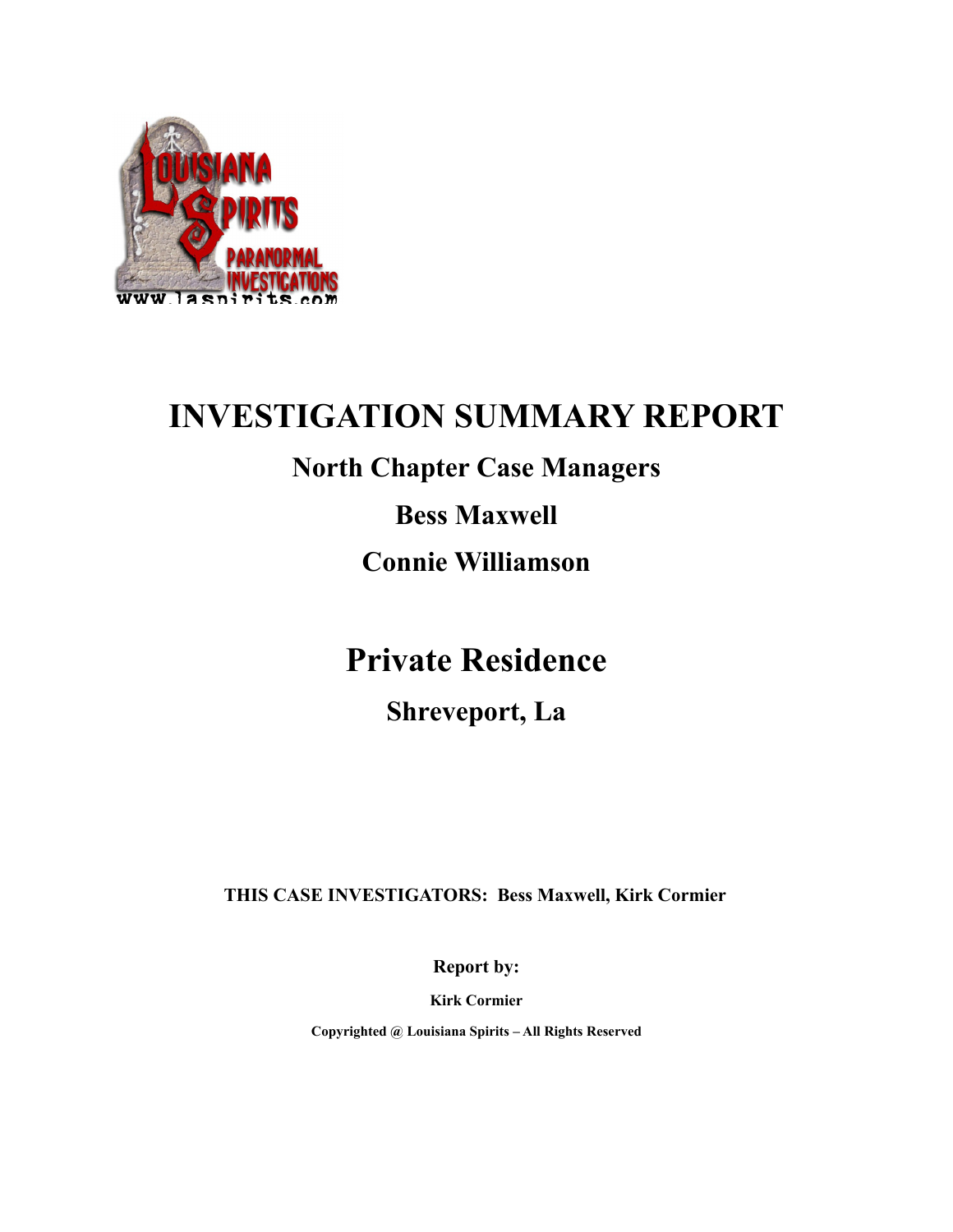# **HISTORY**

This residence is one of at least two mobile homes on the semi-rural property. Only the one investigated is inhabited. The property was once owned by another individual who also had a mobile home located here. The previous resident passed away in that home and the body was only discovered many days later. While the body was being recovered, the owner's pets were locked away in the bathroom and forgotten for several days. When finally released, only a dog and cat had survived out of at least four animals. The state of decomposition of the owner rendered the mobile home inhabitable and it was burned on site. Several years later, the client moved his mobile home onto the property. The original resident of the property was a solitary elderly man who was not liked by the neighbors and was considered unfriendly and difficult. The client has experienced unusual and paranormal things since he moved in several years ago. Many of these occurrences have occurred outside the residence on the property itself. These include strange feelings in some areas, moved objects, and even sightings of shadows and mists. Inside the home there have been instances of heavy banging on the walls, slaps to the head while in bed, strange behavior of pets, and strange dreams. The incidents have increased since the client's girlfriend began staying at the home on occasion. She has also experienced bad dreams and witnessed the banging.

## **INVESTIGATION**

#### Date of Investigation: January 8, 2022

Equipment:

Digital Voice Recorders

PS-7 Spirit Box with Portal

Electro Magnetic Field (EMF) detectors: Rem-Pod, Mel Meter

The client vacated the home for the investigation. The investigation began at approximately 8:00 pm and included EVP sessions in both the master bedroom. All efforts resulted in no personal experiences and two possible responses on the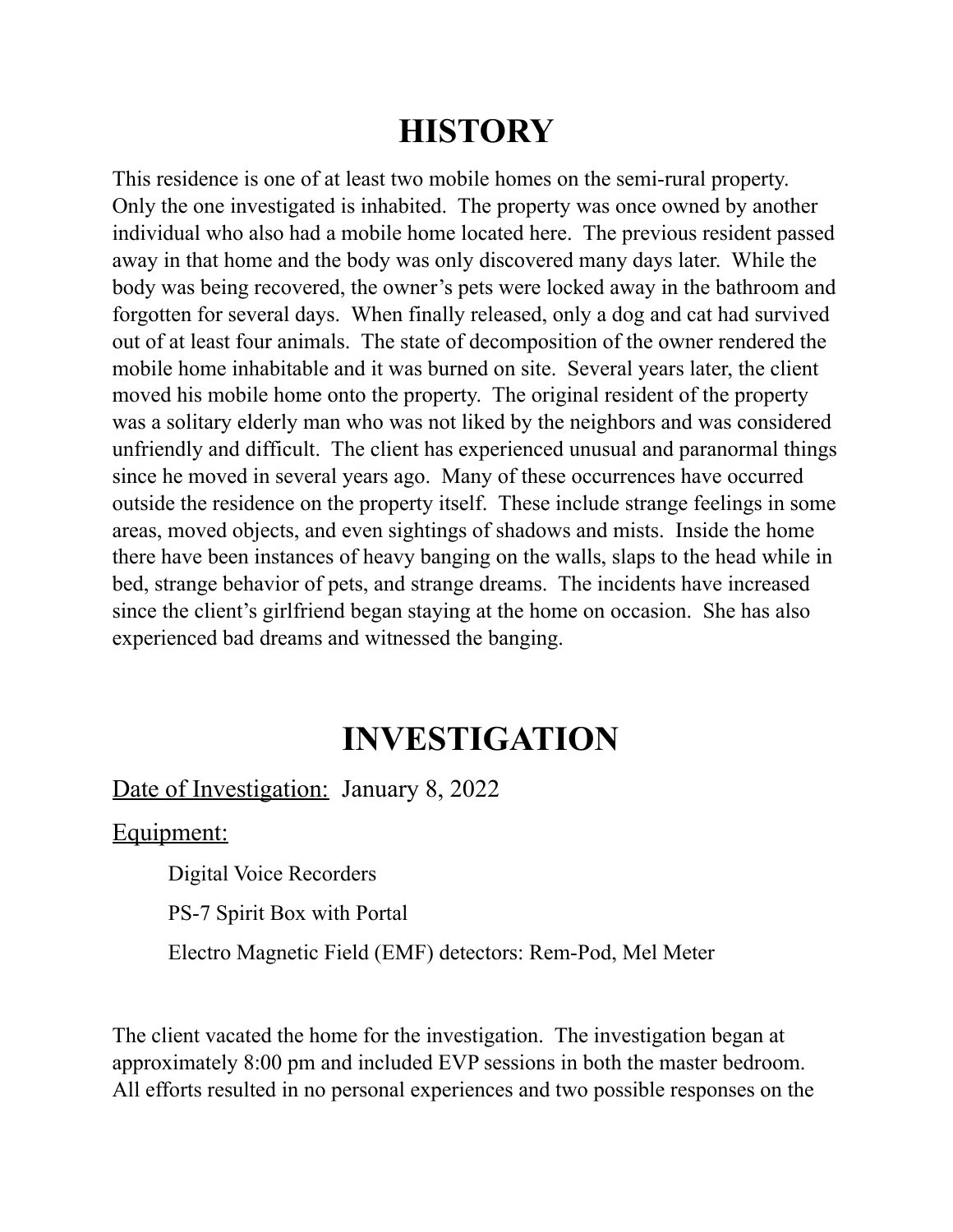spirit box. Also, no hits or anomalies were detected on EMF equipment. The client was asked to return, and a short EVP session was conducted which yielded no results. A cleansing with Palo Santo wood was performed throughout the residence before leaving.

NOTE: In a communication from the client, days later, he indicated that he was tapped on the shoulder at his shop located miles from the residence.

### **Personal Experiences**

None Reported

### **Model P-SB7 Spirit Box:**

Two Possible:

Possible "original owner's name"

Possible "ha" or "huh" when it was stated that the spirit could be removed

#### **Electronic Voice Phenomenon (EVP) Digital Recorders**

Nothing captured

#### **EMF detectors**

Nothing experienced

# **Conclusion**

The investigators concluded after the investigation, that the activity reported at the residence, although very credible, was not noticeably active during the